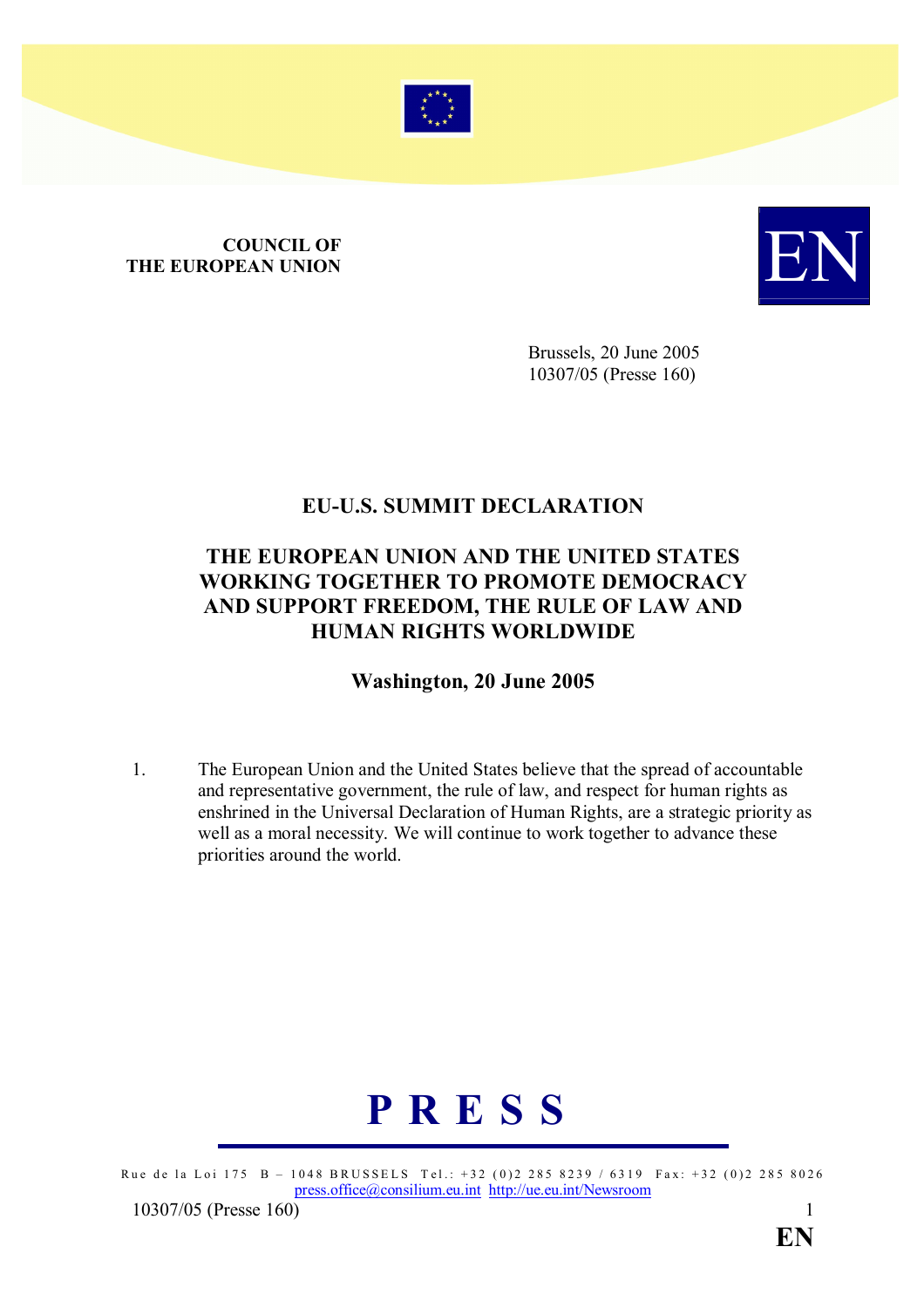- 2. The work of the United Nations is central both to democracy and human rights. We welcome the proposals put forward by Kofi Annan to renew the UN's commitment and enhance its effectiveness in these areas. Specifically, we value the UN Secretary General's initiatives for reforming the UN human rights mechanisms and for creating a Peacebuilding Commission. We pledge to support the establishment of the UN Democracy Fund to assist countries in strengthening civil society and democratic institutions.
- 3. We express our admiration and pledge our support for all those engaged in the defence of freedom, democracy and human rights, in many cases at great personal risk.
- 4. We are encouraged by the efforts of many governments to open their societies and political systems. Recognizing that democratic reform is a process that deserves our support, we promise our solidarity and support to those promoting democracy around the world, be it in Ukraine, Georgia, Kyrgyzstan, Lebanon, Iraq, Afghanistan, or elsewhere. We will continue to support pluralism and the development of civil society, and will encourage the political participation of women and minorities.
- 5. Free and fair elections are central to democracy. We congratulate the many thousands of citizens who have participated in organizing and observing elections in their own countries and abroad. We pledge to support the work of the United Nations in assisting in the organization of elections and will work together in multilateral fora to further strengthen international election standards and to spread the implementation of objective and fair election assessment mechanisms. We support the principles of impartially-conducted and transparent election administration and observation and commend the efforts undertaken by various regional organizations such as the OSCE or civil society in this context. We will continue to support the holding of free and fair elections in countries undergoing or desiring democratic transitions, including in Afghanistan, Haiti, DRC, Iraq, and in the Palestinian territories.
- 6. Democracy is not just a matter of elections; it must be anchored in democratic institutions, separation of powers, human rights, the rule of law, tolerance, good governance, and justice. Our assistance to third countries increasingly takes into account the need to sustain democracy in all these dimensions.